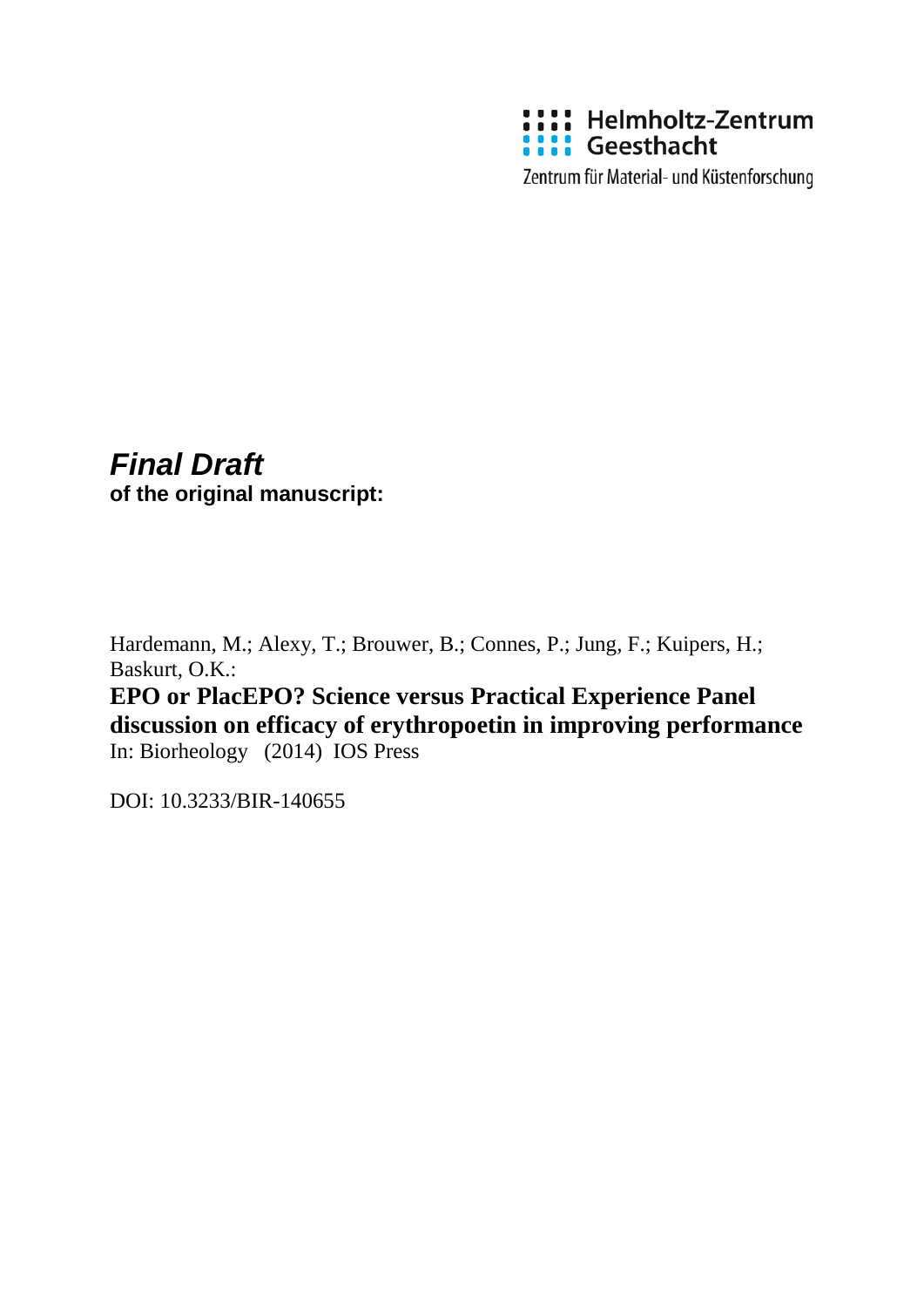## **EPO or PlacEPO? Science versus practical experience**

Panel Discussion

Organized by Max Hardeman and Oguz K. Baskurt at the 17<sup>th</sup> Conference of the European Society for Clinical Hemorheology and Microcirculation, Pecs, Hungary

Max Hardeman<sup>1</sup>, Tamas Alexy<sup>2</sup>, Bram Brouwer<sup>3</sup>, Philippe Connes<sup>4</sup>, Friedrich Jung<sup>5</sup>, Harm Kuipers<sup>6</sup>, Oguz K. Baskurt<sup>7</sup>

<sup>1</sup> Academic Medical Center, University of Amsterdam, The Netherlands

<sup>2</sup> Emory University, School of Medicine, Atlanta, GA, USA

<sup>3</sup> Open University, Amsterdam, The Netherlands

4UMR Inserm 1134, Point a Pitre, Guadeloupe, France

<sup>5</sup> Institute of Biomaterial Science and Berlin-Brandenburg Centre for Regenerative Therapies, Teltow, Germany

<sup>6</sup> University of Maastricht, The Netherlands

 $7$  Koç University School of Medicine, Istanbul, Turkey

### **Corresponding Author**

Dr. Max Hardeman Academic Medical Center University of Amsterdam The Netherlands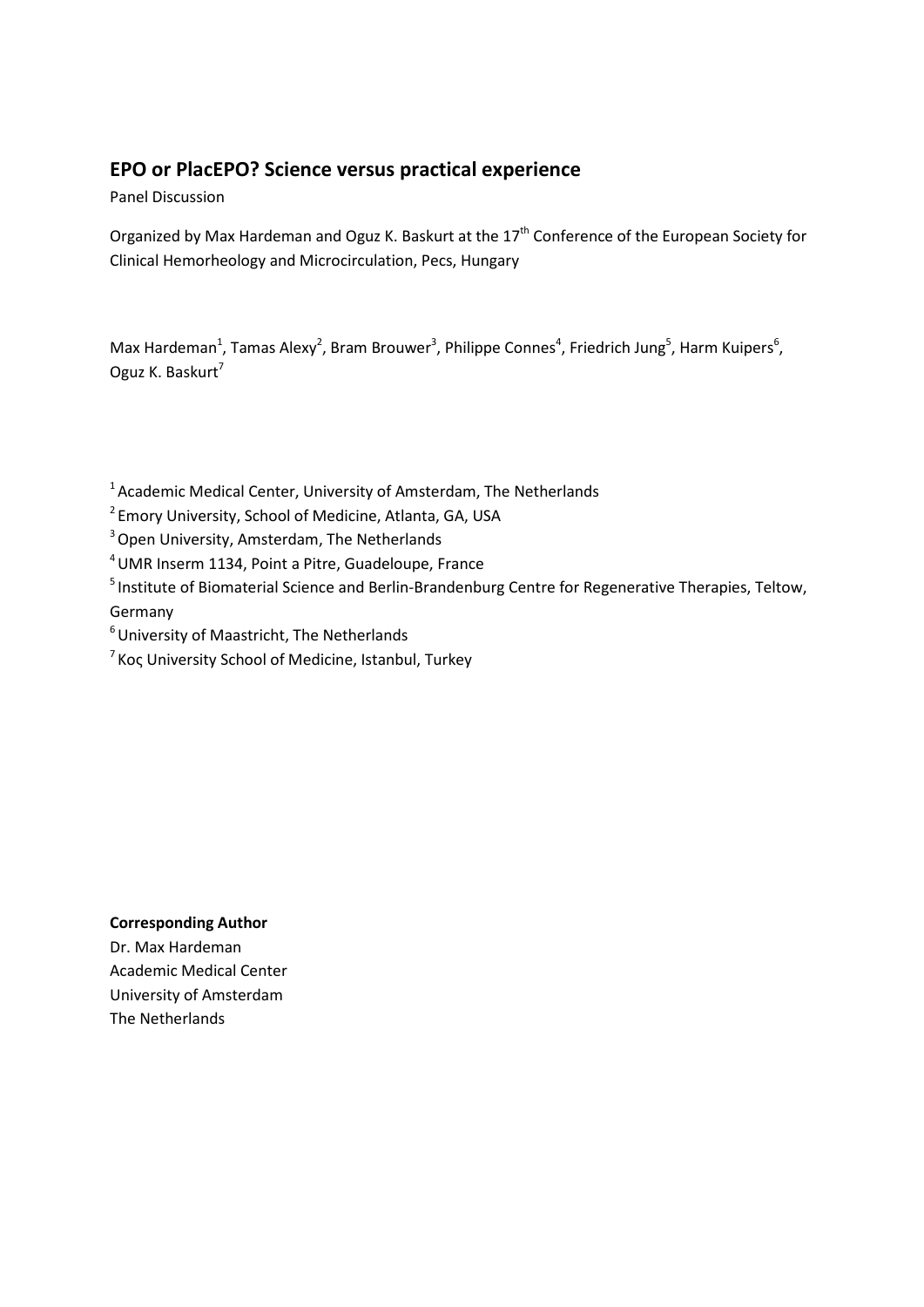### **Introduction**

Do we have evidence that erythropoietin (EPO) administration to healthy individuals improves physical performance? There has been ample publicity recently in Newspapers and radio/television programs, especially in view of the infamous Lance Armstrong doping case, stating that the positive effect of EPO administration on physical performance is primarily due to the concomitant increase in hematocrit (hct) value. The general opinion of endurance sport athletes and anti-doping agencies seems to mirror this statement: higher hct means that a higher number of erythrocytes are available to bind oxygen, thereby improving oxygen delivery and physical performance.

From a hemorheological point of view, however, it should be emphasized that a linear increase in hct leads to an exponential increase in blood viscosity. Since elevated viscosity hinders the transport of oxygen-saturated red blood cells (RBC) to tissues, the shear rate dependent hct to blood viscosity ratio (HVR) should be a better parameter to estimate the effect of EPO administration on oxygen delivery and physical performance. Conflicting the athlete's general opinion, testing the HVR concept in laboratory experiments showed that the effect of EPO on oxygen delivery, even at high shear rates, is merely minimal suggesting a primarily placebo effect on endurance. How this scientific view can co-exist with the practical experience of EPO use in competitive sport was the subject of this Panel Discussion. Expanding the scope of the discussion, two contributors from disciplines other than hemorheology (i.e., sport science and sport psychology), also participated. Unfortunately, it was not possible to have an EPO user, i.e., an athlete who admittedly used EPO for performance enhancement purposes, present to share personal experience.

#### **Max Hardeman: Limits to human performance; is there still room for improvement?**

The study discussed initially was performed by Harm Kuipers from the Department of Kinesiology, University of Maastricht, The Netherlands and entitled: "Limits to human performance; is there still room for improvement?". Kuipers won the title of World Champion in speed skating in 1975 and subsequently became a professor of Kinesiology and a doping expert. The basic question he posed was "Why is the performance of current athletes better than that of former athletes?" Objective testing shows that athletes in general have a maximal power output similar to that 20-30 years ago, suggesting that there has been no significant gain in muscle strength. Therefore, the improved performance in competitive sport, e.g., cycling, has to be explained by other factors, such as better-quality sporting materials, enhanced training facilities, introduction of fluid nutrition (enabling cyclists to maintain energy balance and continuously improved aerodynamics).

Does doping has a significant role in the observed improvement in cycling performance? The true contribution of doping is generally overestimated and no form of doping can compensate for the lack of talent and rigorous training. EPO has been shown to improve maximal power output by 3-5%, however the day-to-day variation in an athlete's performance may also reach 3-6%<sup>1</sup>[.](#page-8-0) The reason why EPO is commonly used as a doping agent is that it increases serum hemoglobin (hgb) thereby improving the maximal aerobic capacity (VO<sub>2</sub> max). Although some papers claim that the Rate of Perceived Exertion (RFE) is also changed with EPO, this was not confirmed in well-controlled, double blind studies. Therefore, the question remains whether a higher hgb level is indeed associated with improved sporting performance. We have mapped hgb versus ranking of the top 217 male speedskaters during the 2006 Olympic season and found no association<sup>2</sup>. The same was also true for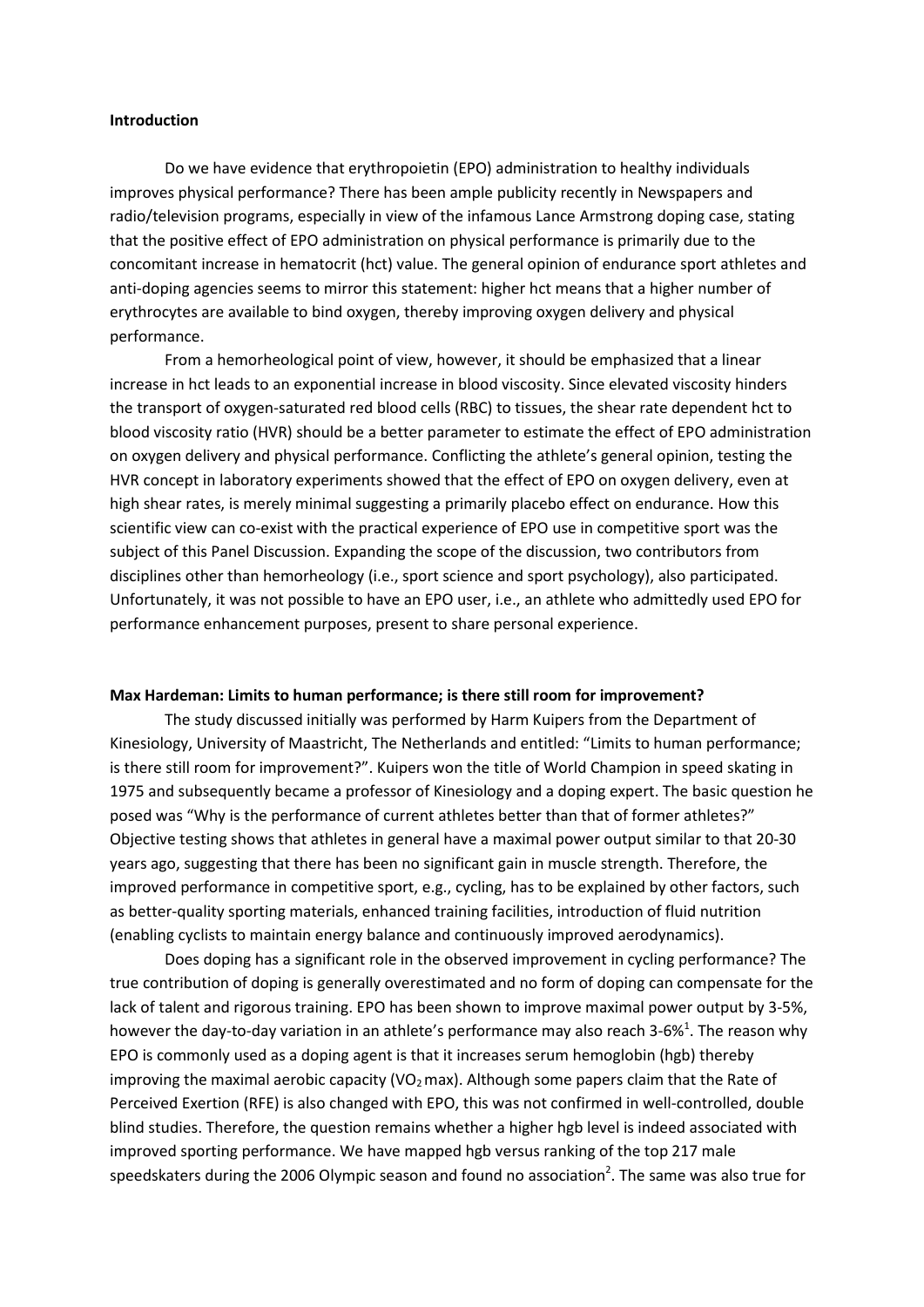the top 200 female speedskaters concluding that the relationship between serum hgb level and skating performance was not associated. Laboratory studies indicate that there is a balance between blood oxygen carrying capacity and capillary flow. Model calculations estimate such optimum to be at around 45% hct in humans but further studies are ongoing.

There is a lot of myth and paranoia in sports regarding the effect of doping on physical performance. Not every physician working with top athletes is a true expert. Pseudo experts, like Fuentes, keep the myth alive that completing the Tour de France, Vuelta or Giro is essentially impossible without the use of performance enhancing agents. Finally the question why some athletes turn to performance enhancing agents also needs to be addressed. Their hypothesis is that doping will improve their ranking and that they are not competitive enough without its use assuming that others are doping as well. Pseudo experts reinforce this belief. Winning a race is sometimes more important than the doping-associated long term health risks, primarily due to the mental pressure and expectations of the media, coach, sponsors and public. Most athletes lack knowledge about the adverse health effects of doping; their information is mostly biased and is provided by relatives, friends, teammates and pseudo experts.

### **Philippe Connes**: **How recombinant human erythropoietin (rHuEPO) administration increases exercise performance?**

While recombinant human erythropoietin (rHuEPO) was introduced in patients with renal failure with the aim to correct anemia, several studies reported an improvement in quality of life and physical fitness in this population. The latter finding inspired athletes of endurance sports to turn to rHuEPO with the goal to improve performance.  $VO_{2max}$  increases 7-8% after few weeks of rHuEPO injections. Also, a faster adaptation of aerobic metabolism was documented during submaximal exercise. However, there is no clear association between the hct increase and  $VO_{2max}$  improvement with rHuEPO supplementation (Figure 1).



**Figure 1:** Effect of rHuEPO injections on hct, hgb level and VO<sub>2max</sub>.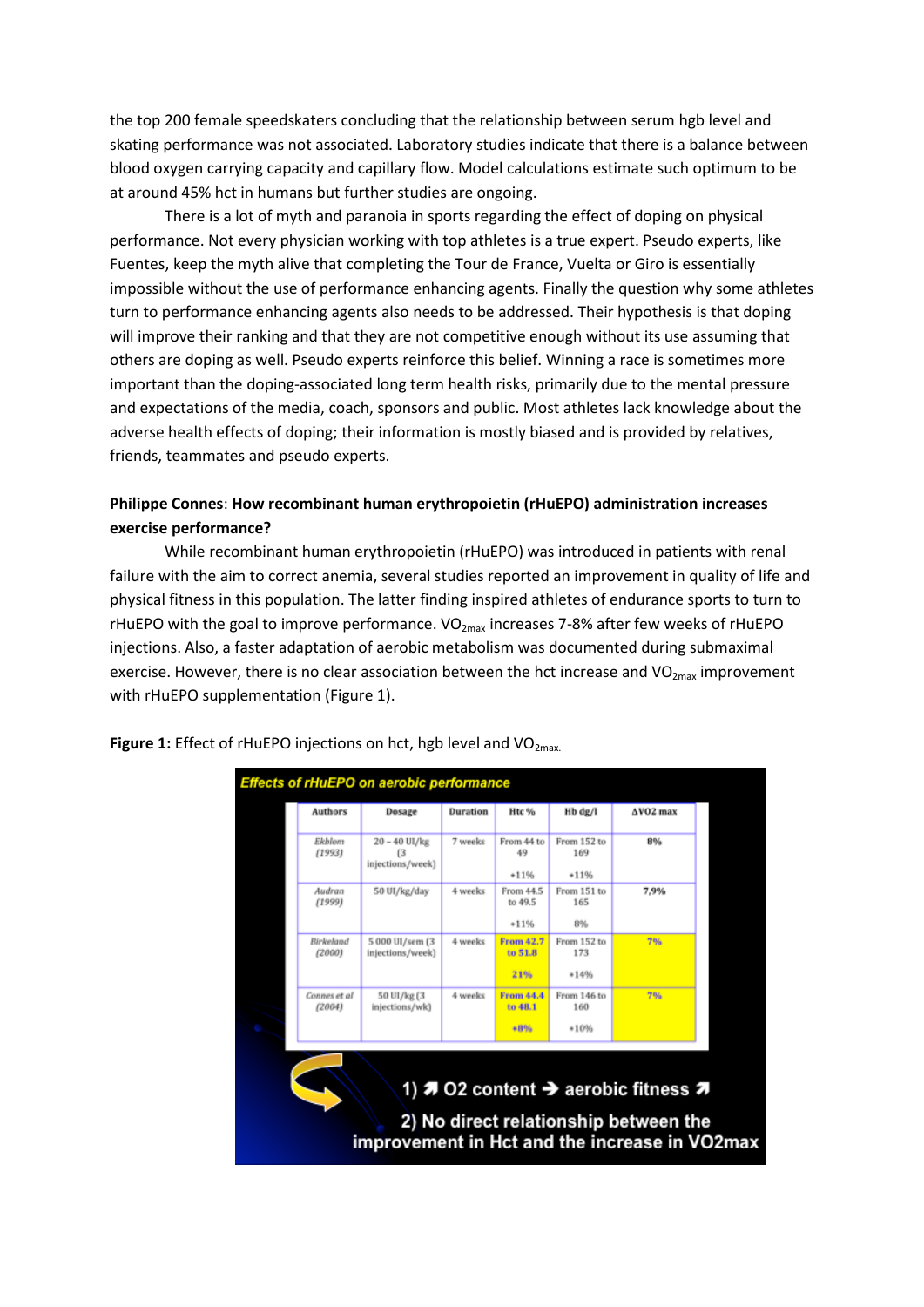The lack of association between hematological changes and  $VO<sub>2max</sub>$  with rHuEPO treatment suggests that the benefits of higher hct on blood oxygen carrying capacity could partially be blunted by the exponentially rising blood viscosity that increases resistance to flow. Literature data suggests the existence of an optimum hct to blood viscosity ratio that enables the most oxygen to be delivered to tissues, hence allowing more strenuous aerobic physical performance<sup>3</sup>[.](#page-8-2) In addition, the recent discovery of EPO receptors in human skeletal muscles may explain the enhanced muscle mitochondrial phosphorylation capacity described in humans after 8 weeks of rHuEPO injections, and could contribute to the performance improvement. Other studies using animal models also demonstrated that rHuEPO treatment may cause changes in tissue metabolic regulation that is beneficial during exercise. For example, EPO over-expression in EPO transfected obese mice decreases body weight, adipose tissue mass and insulin level. It causes an up-regulation of genes involved in lipid metabolism while down-regulating others responsible for glucose metabolism<sup>4</sup>[.](#page-8-3) Whether these effects are the same in humans is currently unknown but unpublished data by Caillaud et al. suggests that 4 weeks of rHuEPO injections lead to certain metabolic changes during exercise with athletes consuming less glucose and more lipids at a target endurance level. Finally, several studies reported an increased activity and expression of the monocarboxylate transporter on the RBC membrane and a faster regulation of lactate and hydrogen ion fluxes between various tissues, which could play a role in exercise performance following rHuEPO treatment<sup>[5,](#page-8-4) [6](#page-8-5)</sup>.

In conclusion, improved exercise performance with EPO use is primarily due to the increased blood oxygen carrying capacity but other effects, such as muscle and RBC membrane changes, may also play a role.

#### **Friedrich Jung: Erythropoietin, optimal hematocrit and microcirculation**

In several theoretical approaches, the hct to achieve maximal systemic oxygen delivery  $-$  as a product of cardiac output and arterial oxygen content – was calculated to fall between 30% and 42%. An optimal hct of 30% was suggested in the earl[y](#page-8-6) seventies in an animal study<sup>7</sup>. This initiated a longstanding dispute between clinicians about the optimal hct for patients with peripheral occlusive artery disease (POAD) receiving hemodilution therapy – a popular therapy at that time (later also for patients receiving rHuEPO) – because POAD patients seemed to have a greater benefit with hct values at around 40%. This was fostered by Zander after analysis of different animal studies resulting in an optimal hct of  $40\%$  $40\%$ <sup>8</sup>.

Ehrly`s group later studied the association between tissue oxygen tension in the anterior tibial muscle before and after exercise in POAD patients with different baseline hct values. At a baseline hct of 40%, the oxygen tension in the muscle improved after pedalergometric exercise as well as after treadmill test, while at baseline hct values of 50.6% or 33.8% the skeletal muscle oxygen tension and pedale[r](#page-8-8)gometric performance were clearly lower<sup>9</sup>. It is, however, still an unresolved question how these results obtained in POAD patients can be translated to healthy athletes.

Our group studied 20 patients with chronic dialysis-dependent renal failure and very low hematocrit values receiving rHuEPO injections at a dose of 3 x 80 U/kg body weight per week over six months. The study revealed that capillary perfusion improved significantly over time compared to the group without rHuEPO treatment, despite a significant increase in hct (over 10%) and plasma viscosity<sup>10</sup>. Recently, our group performed a study in pigs to check the association between systemic hct and tissue oxygen tension values in the left ventricular myocardium $^{11}$ . The data revealed that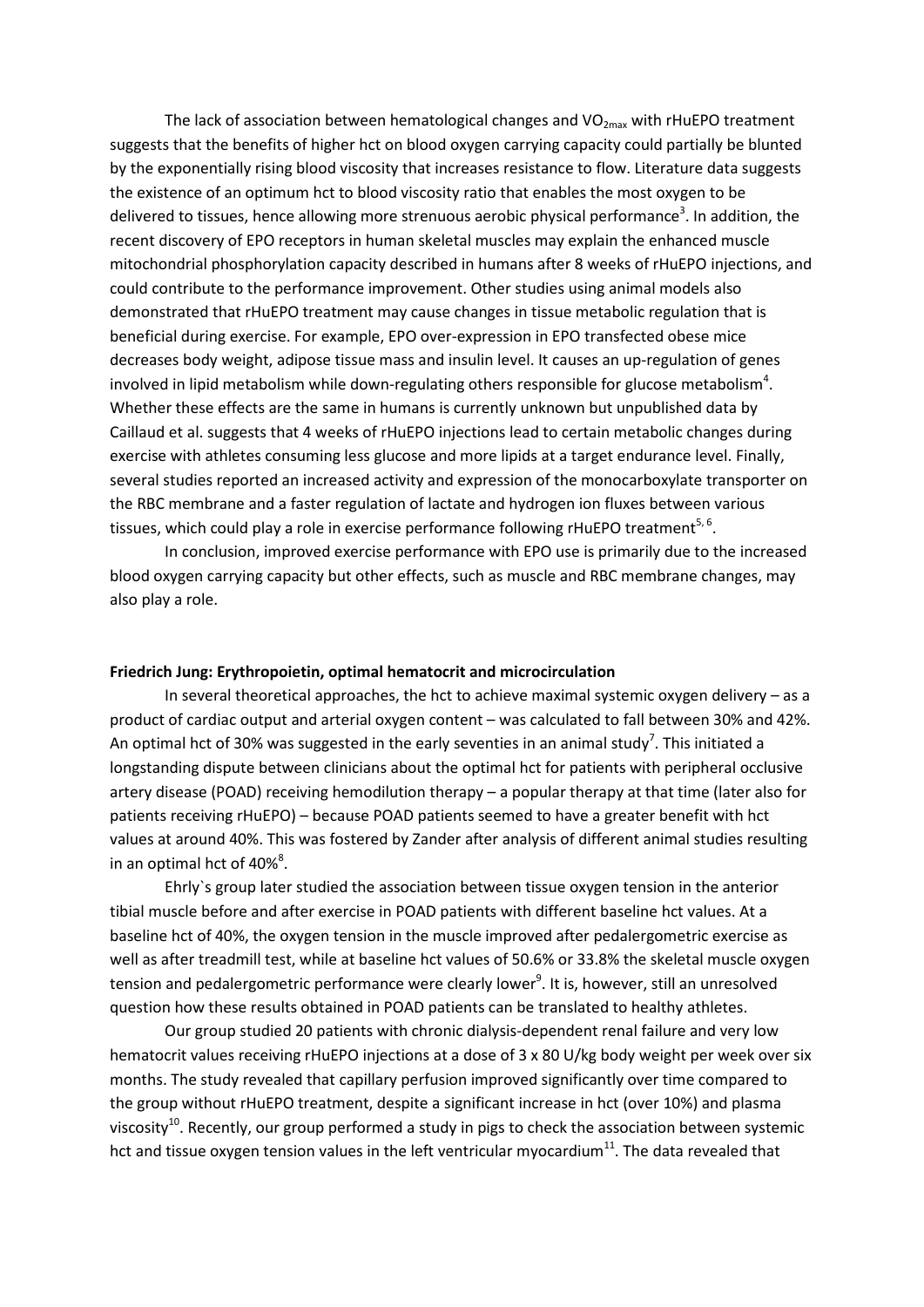increasing hct too high deteriorated tissue oxygen tension, a finding similar to that at extremely low hct values (Figure 2).



**Figure 2**: Association between the oxygen tension (pO<sub>2</sub>) of the left ventricular myocardium and the systemic hct. Reprinted from [11], Copyright 2010, with permission from Elsevier. **(○** = individual values, ● = mean value (n=7)).

These data, however, only apply to pigs (with clearly lower baseline hct values than humans) under resting conditions. It should be noted that vessels dilate during endurance training allowing an increased volume of blood and oxygen can be delivered to muscles. Vascular dilation also leads to some degree of hemodilution with a consequent decrease in measured hct. Importantly, under resting conditions, the use of high rHuEPO doses led to reduced tissue oxygen tensions owing to the high hct. During exercise, when vessels supplying large muscles are dilated, the increased amount of RBCs available to deliver oxygen can clearly represent an advantage. However, no reliable laboratory data is currently available for conditions under strenuous exercise.

#### **Tamas Alexy: The pros and cons of EPO use in the clinical practice**

An overview of recent clinical trials and guidelines regarding the clinical use of EPO or recombinant erythropoiesis-stimulating agents was provided with special focus on the cardiovascular and hematology fields. EPO was isolated from human urine in 1977 and rHuEPO was first approved for clinical use in 1989. It was recommended for the partial correction of anemia with a hgb target of 9-10g/dL in patients with chronic kidney disease and anemia associated with chemotherapy or HIV with the objective to avoid transfusion therapy<sup>12</sup>. Given the initial beneficial effects of improved quality of life, transplant success, reduced risk of iron overload and heart failure exacerbation, the target hgb was increased to a mean of 11g/dL in the First National Kidney Foundation Kidney Disease Outcomes Quality Initiative (NKF-DOQI) anemia guidelines<sup>13</sup>. However, well designed clinical studies subsequently showed a trend towards increased mortality, significantly elevated risk of vascular access thrombosis, heart failure-associated hospitalizations and hypertension in the patient group with higher hct target<sup>14-16</sup>. These ultimately led to an FDA black box warning that implicated rHuEPO use in increased mortality and an increased rate of adverse cardiovascular events. In addition, it is now recommended that clinicians withhold EPO products at hgb values exceeding 12g/dL. The complications related to rHuEPO use are likely multifactorial and the underlying mechanisms are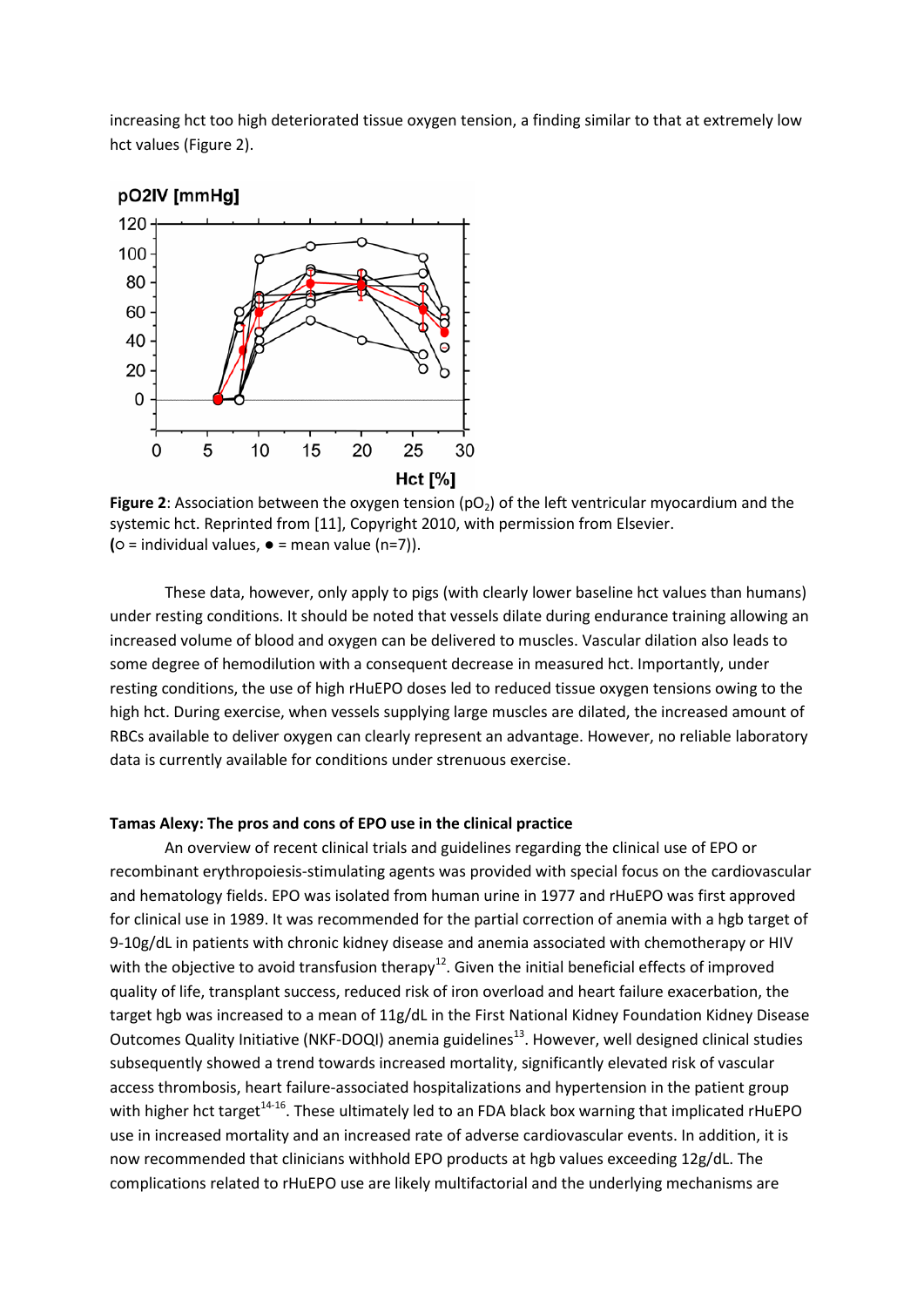currently under investigation. It is important to emphasize that these studies only included patients using rHuEPO for therapeutic purposes with well-defined clinical indications; data on EPO use in healthy individuals and athletes for doping purposes is limited. Further studies are warranted to evaluate the possible health risks associated with rHuEPO use for performance enhancement purposes in athletes.

### **Bram Brouwer: Multi-angle investigation of the physiological effects of EPO**

Central issue to the current study is the argument how cyclists justify the use of EPO (EPO translates to faster cycling) and how anti-doping authorities penalize its use (EPO use means unfair competition). These arguments are based on the following assumptions<sup>17</sup>: EPO use for doping results in increased hct values that leads to increased blood oxygen transport capacity. As a result,  $VO_{2max}$ increases allowing the cyclist to reach higher maximal aerobic speed.

We have investigated this model from six different angles: (1) the a priori probability; (2) a theoretical investigation into all aspects of the model, including hemorheological aspects; (3) a study on the validity of VO<sub>2max</sub> as predictor of aerobic performance; (4) a meta-analysis of all 17 EPO studies that are published to date<sup>[18](#page-9-0)</sup>; (5) historical statistical studies claiming that cycling performance increased following the introduction of EPO in 1989<sup>[19,](#page-9-1) [20](#page-9-2)</sup>; and (6) a socio-historical study on alternative explanations of the development of EPO-doping linked performance in cycling. None of these six angles supported any evidence for the model described. In a recent meta-analysis of EPO studies, Heuberger et al. confirmed our results<sup>21</sup>. We conclude that any ergogenic action of EPO or blood doping is not real and can be classified as a myth!

### **Oguz K. Baskurt: Concluding remarks\*,+**

Most people, except for the hemorheologists, believe that EPO use increases exercise performance. The main concept we repeatedly discussed in this session is the existence of an optimum hct value for oxygen delivery. However, I believe that there are several other factors that should also be taken into account. The cardiac output of an athlete may increase up to eight-fold at the time of peak exercise. Is a change in hct, on the order of 5-10%, physiologically relevant? We must not forget additional factors such as the rheological effects of vascular changes in response to circulating neuro-humoral factors (i.e., vasodilation as pointed out by Dr. Jung) and the increase in shear forces during exercise. While still under intense research, optimal hct from the rheological standpoint, as well as vascular control mechanisms and tissue oxygen extraction, all play a critical role at maximal intensity exercise.

EPO is also likely to have physiological effects other than increasing the hct value. Studies have shown that it regulates angiogenesis, alters respiratory function, may change the ventilation pattern and affects overall metabolism. Furthermore, it may also have a psychological effect, a subjective feeling that some people experience with EPO use. Finally, let me mention a paper that we published about 15 years ago. We treated rats with rHuEPO and noticed a significant decrease in erythrocyte aggregation explained by a concomitant rise in the surface charge of RBCs<sup>22</sup>. There was also a change in RBC deformability suggesting that EPO alters inherent RBC properties. Further studies are needed to clarify the physiological and psychological effects of EPO that will help us better understand its use as a doping agent.

\* Text extracted from digital sound recording.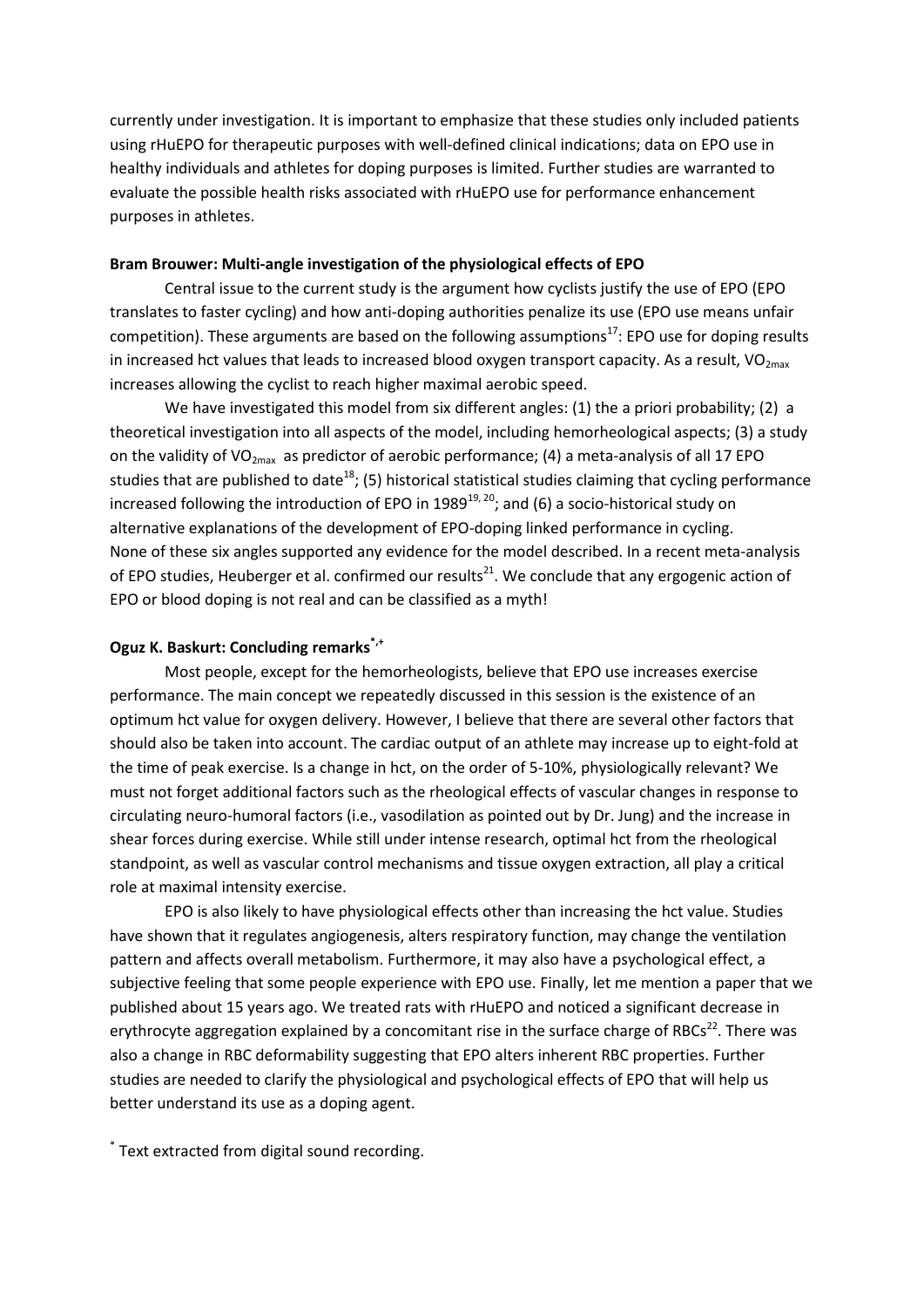<sup>+</sup> Deceased unexpectedly a few days following the Conference. We dedicate this manuscript to his legacy that will stay with us forever.



Oguz K. Baskurt in Istanbul, Turkey (May, 2011)



Oguz K. Baskurt during his conclusive remarks at the "EPO or placEPO Panel Discussion"; 17<sup>th</sup> ESCHM Conference, Pecs, Hungary (July, 2013)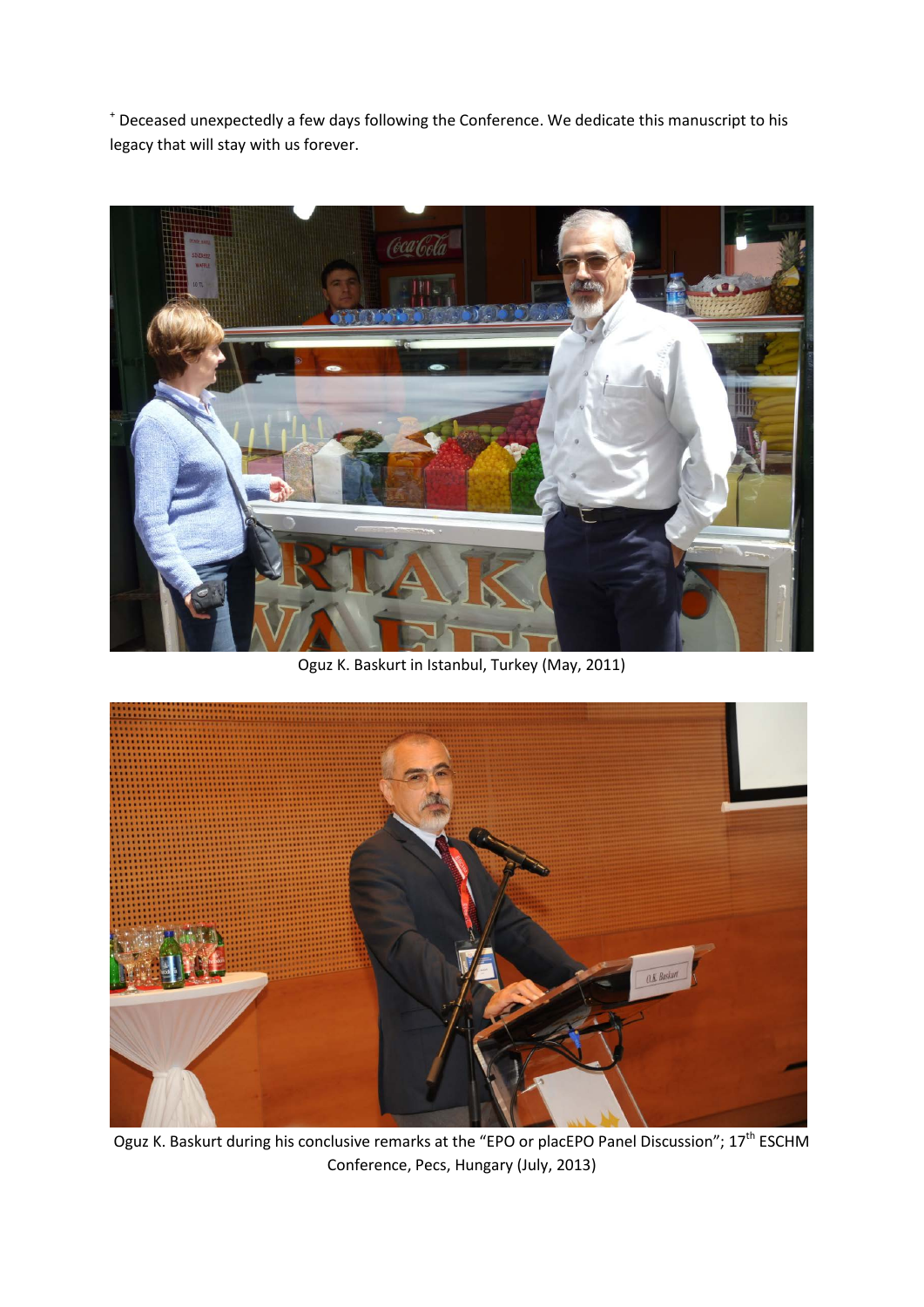- <span id="page-8-0"></span>1. Kuipers H, Verstappen FT, Keizer HA, Geurten P, van Kranenburg G. Variability of aerobic performance in the laboratory and its physiologic correlates. *International journal of sports medicine*. 1985;6:197-201
- <span id="page-8-1"></span>2. Kuipers H, Moran J, Mitchell DW, Shobe J, Dubravcic-Simunjak S, Sakai H, Ambartsumov R. Hemoglobin levels and athletic performance in elite speed skaters during the olympic season 2006. *Clinical journal of sport medicine : official journal of the Canadian Academy of Sport Medicine*. 2007;17:135-139
- <span id="page-8-2"></span>3. Schuler B, Arras M, Keller S, Rettich A, Lundby C, Vogel J, Gassmann M. Optimal hematocrit for maximal exercise performance in acute and chronic erythropoietin-treated mice. *Proceedings of the National Academy of Sciences of the United States of America*. 2010;107:419-423
- <span id="page-8-3"></span>4. Hojman P, Brolin C, Gissel H, Brandt C, Zerahn B, Pedersen BK, Gehl J. Erythropoietin overexpression protects against diet-induced obesity in mice through increased fat oxidation in muscles. *PloS one*. 2009;4:e5894
- <span id="page-8-4"></span>5. Connes P, Caillaud C, Mercier J, Bouix D, Casties JF. Injections of recombinant human erythropoietin increases lactate influx into erythrocytes. *Journal of applied physiology*. 2004;97:326-332
- <span id="page-8-5"></span>6. Rentsch RL, Damsgaard R, Lundby C, Juel C. Effects of darbepoetin injections on erythrocyte membrane transport protein expressions in humans. *Journal of applied physiology*. 2006;101:164-168
- <span id="page-8-6"></span>7. Sunder-Plassmann L KW, Holper K, Hase U, Messmer K. The physiological significance of acutely induced hemodilution. In: Ditzel J LD, ed. *6th european congress of microcirculation, aalborg 1970*. Basel: Karger; 1971:23 - 28.
- <span id="page-8-7"></span>8. R Zander. Optimaler Hämatokrit 30%: Abschied von einer Illusion. *Infusionstherapie und Transfusionsmedizin*. 1999;26:186-190
- <span id="page-8-8"></span>9. Höffkes HG, Saeger-Lorenz K, Ehrly AM. Optimal hematocrit in patients with intermittent claudication. Exercise-induced muscle tissue oxygen pressure after stepwise hemodilution. *Acta medica Austriaca*. 1991;18 Suppl 1:16-19
- <span id="page-8-9"></span>10. Köhler M, Mörsdorf S, Jung F, Braun B, Waldhausen P, Pindur G, Weber U, Bosslet R, Bambauer R, Jutzler GA. [recombinant human erythropoietin (rh-epo) in chronic, dialysisdependent renal failure: Effects on macro- and microcirculation and hematologic parameters]. *Beitrage zur Infusionstherapie = Contributions to infusion therapy*. 1990;26:89- 95
- <span id="page-8-10"></span>11. Hiebl B, Mrowietz C, Ploetze K, Matschke K, Jung F. Critical hematocrit and oxygen partial pressure in the beating heart of pigs. *Microvascular research*. 2010;80:389-393
- <span id="page-8-11"></span>12. Medicare intermediary manual part 3: Claims process [transmittal no. 1545]. 1989
- <span id="page-8-12"></span>13. Nkf-doqi clinical practice guidelines for anemia of chronic kidney disease. National kidney foundation-dialysis outcomes quality initiative. *American journal of kidney diseases : the official journal of the National Kidney Foundation*. 1997;30:S192–S240
- <span id="page-8-13"></span>14. Besarab A, Bolton WK, Browne JK, Egrie JC, Nissenson AR, Okamoto DM, Schwab SJ, Goodkin DA. The effects of normal as compared with low hematocrit values in patients with cardiac disease who are receiving hemodialysis and epoetin. *The New England journal of medicine*. 1998;339:584-590
- 15. Singh AK, Szczech L, Tang KL, Barnhart H, Sapp S, Wolfson M, Reddan D, Investigators C. Correction of anemia with epoetin alfa in chronic kidney disease. *The New England journal of medicine*. 2006;355:2085-2098
- 16. Drueke TB, Locatelli F, Clyne N, Eckardt KU, Macdougall IC, Tsakiris D, Burger HU, Scherhag A, Investigators C. Normalization of hemoglobin level in patients with chronic kidney disease and anemia. *The New England journal of medicine*. 2006;355:2071-2084
- <span id="page-8-14"></span>17. Lundby C, Olsen NV. Effects of recombinant human erythropoietin in normal humans. *The Journal of physiology*. 2011;589:1265-1271